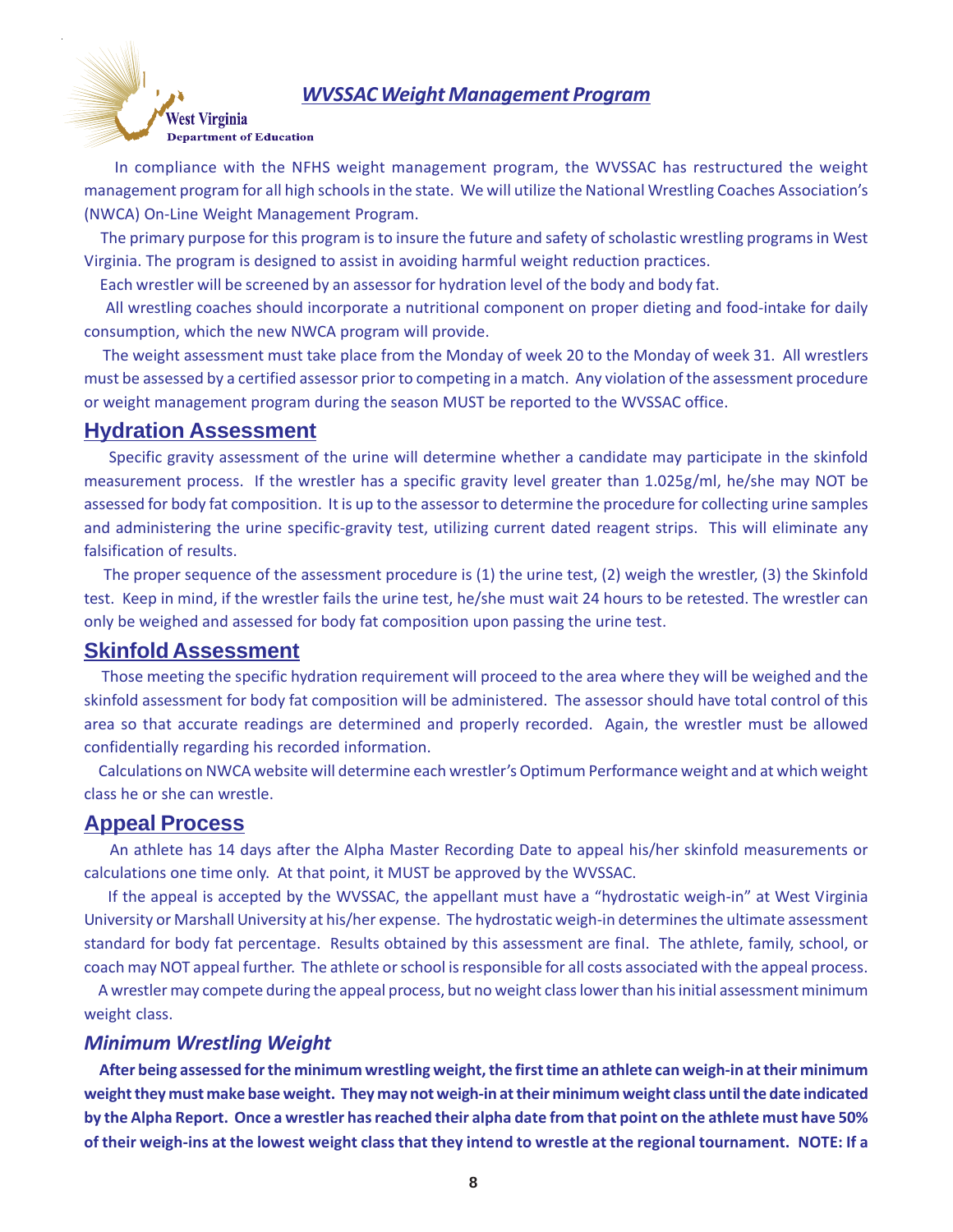**wrestler's alpha date is January 15th, from that point he/she must weigh-in 50% of their weigh-ins at the minimum weight. In other words, with the same January 15th alpha date, the wrestler cannot wait until the last weigh-in of the season before regionals or the day of regionals to make their alpha minimum weight, after the wrestler has weighed in the previous 10 weigh-ins at a higher weigh class on and after the alpha date.**

# **The Assessors**

 The assessors will consist of professionals in the following areas: Registered Nurse, License Practical Nurse, MD, DO, CD, Advanced Registered Nurse Practitioner, Physical Therapists, Physicians Assistant, NATA or Certified Athletic Trainer, EMT, Paramedic, Exercise Physiologists, and Certified Dietician.

 Assessors will demonstrate the highest professional and ethical conduct relative to performing assessments on our young wrestlers in West Virginia. Assessors must record assessment data on the NWCA website within 48 hours after performing the assessment for each team and retain individual raw data for two years.

 WVSSAC certified and registered assessors are expected to conduct themselves in a manner such that there will be no question about their ethics and positive contribution to the participants in the sport of wrestling.

## *The School's Responsibility*

 It is the school's responsibility to contact an approved assessor(s). It is recommended that the school contact one assessor if 20 or less wrestlers are involved or two assessors if there are more than twenty wrestlers on the team. The school must have the following available at the time of the skinfold assessment:

- 1) An annually certified scale.
- 2) Skinfold data forms.
- 3) Two school officials (teacher, A.D., or school administrator) who will:
	- a. Assist with obtaining height and weight of each wrestler.
	- b. Assist with recording of data.
- 4) Urine Specimen Cups.
- 5) The charge for is mileage (.31 per mile) and five dollars for each wrestler assessed. (Note: An assessor cannot charge the high school where he works.)

## *Miscellaneous Weight Management Matters*

The following are matters which the coach must be well aware of during the season:

- 1) The two-pound allowance will be given after December  $25<sup>th</sup>$ .
- 2) A transfer student may be assessed and compete only if he/she can meet the 14-day practice requirement. Note, if the wrestler was competing in wrestling at the school from where he/she was transferred, he/she has fulfilled the 14-day practice requirement.
- 3) All coaches must present the team Alpha Report at each competition.
- 4) If a wrestler is assessed with less than 7% Body Fat for males or less than 12% for females, but passed the urine hydration test, he/she must compete at the nearest higher weight class (e.g., If such a wrestler's assessment weight is 107 pounds, he/she must compete at the 112-pound weight class or higher.)
- 5) All weigh-ins MUST be held at the site and day of the competition unless authorized by the WVSSAC Office.
- 6) Any student that joins the team late (e.g., injury, sickness, eligibility, etc.) MUST be assessed by the Monday of week 31 and meet the 14-day practice requirement before being able to compete.

## *Concluding Remarks*

 All high school coaches will receive a detailed WVSSAC Weight Management document in the materials sent to them prior to wrestling season. It is imperative that each coach read this document very carefully for full understanding of the new WVSSAC Weight Management Program.

#### *\* \* \* \* \* \* \**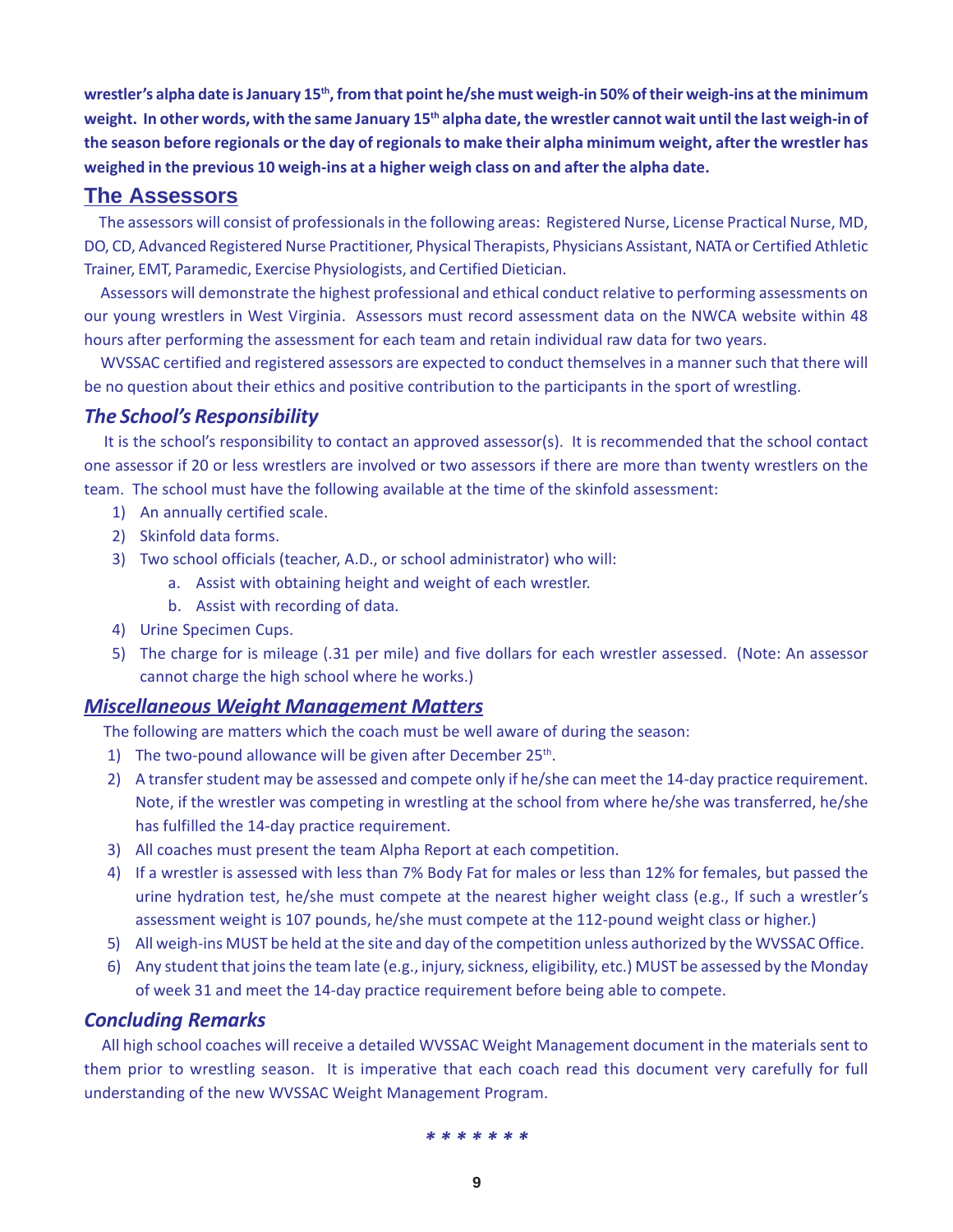# *WVSSAC*

# **WEIGHT MANAGEMENT PROGRAM FOR WRESTLER ASSESSMENT**

 **The primary purpose for this program is to insure the future and safety of scholastic wrestling programs in West Virginia. The program is designed to assist in avoiding harmful weight reduction practices.**

#### **COMPONENTS**

**The program consists of two components:**

- **1) The nutrition education handout for Coaches (Appendix A) and the NWCA On-Line nutrition program.**
- **2) The in-service training for Assessors**

### **Nutrition Education Program**

 **All wrestling coaches should incorporate a nutritional component on proper dieting and food-intake for Daily Consumption.**

## **The In-service Training for Assessor Candidates**

 **This training program for assessors will be offered to professionals in the following areas: Registered Nurse, License Practical Nurse, MD, DO, DC, Advanced Registered Nurse Practitioner, Physical Therapists, Physicians Assistant, NATA or State Certified Athletic Trainer, EMT, Paramedic, Exercise Physiologist, and Certified Dietician.**

 **Trained Assessors will be expected to demonstrate the highest professional and ethical conduct relative to performing assessments on our young wrestlers in West Virginia. WVSSAC registered assessors are expected to conduct themselves in a manner such that there will be no question about their ethics and positive contribution to the participants in the sport of wrestling.**

# BODY COMPOSITION

**The human body can be represented as composed of at least two components:**

- **1) Lean Body Mass (LBM) the muscle and bone mass predicted to be in the body.**
- **2) Body Fat (BF) essential and non-essential fat storage predicted to be in the body.**

#### **Prediction of Body Composition**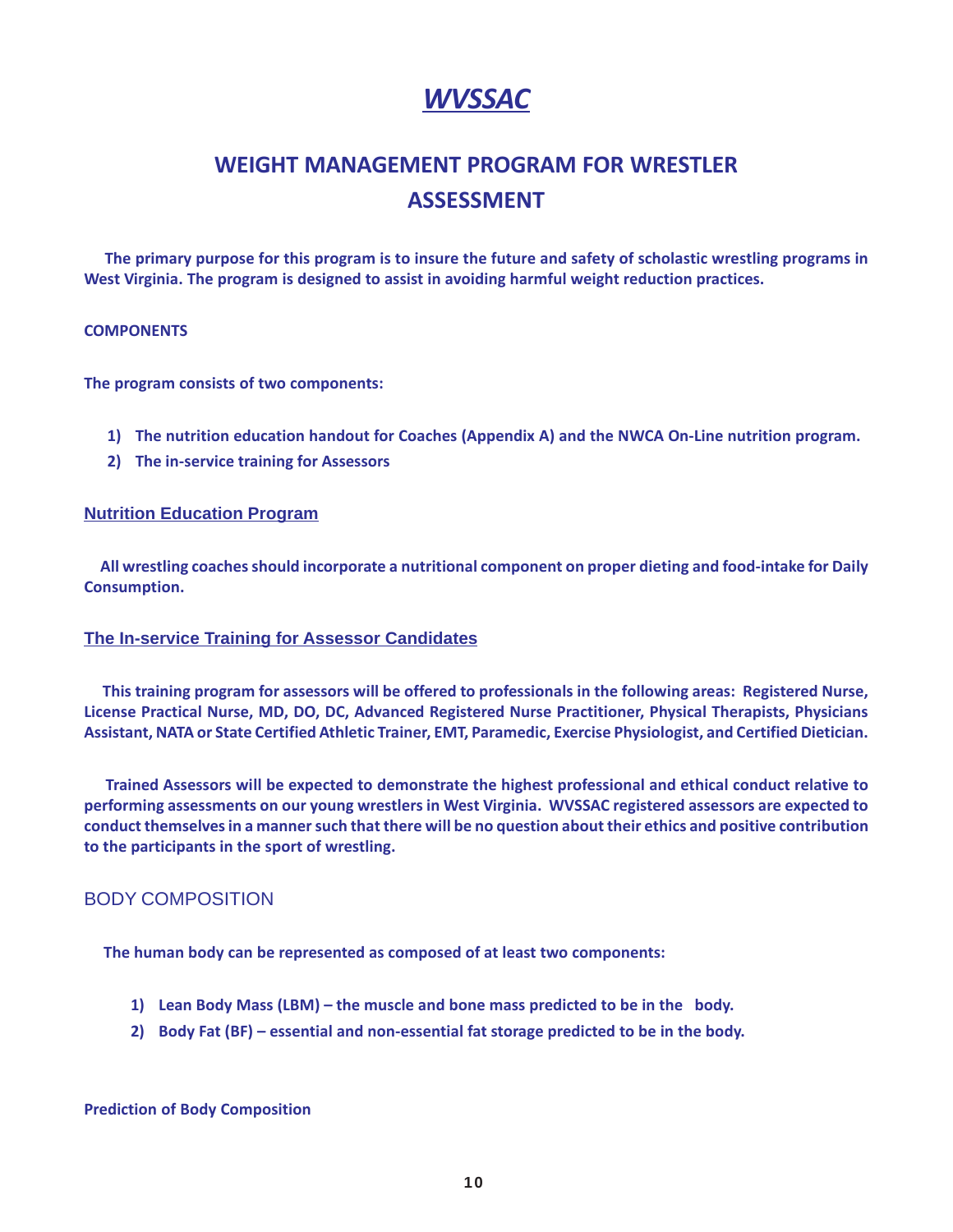**Below is a brief description of the two techniques to be used by the WVSSAC:**

- **1. Skinfold Assessment (SFA): SFA is based on the relationship between subcutaneous fat and its inverse relationship to body density. After passing the hydration specific gravity component, the subject is measured at a predetermined site to assess the thickness of the skin and the subcutaneous fat deposition. Males must have no less than 7% body fat and females must have no less than 12% body fat.**
- **2. Hydrostatic Weighing (HSW): HSW involves the submersion of an Individual to determine the subject's under water weight which is used along with the weight on land to calculate the body density. It utilizes the concept that muscle mass and fat mass have specific known densities relative to water.**
- **Note: At this initial stage of the WVSSAC Weight Management Program, the Tanita TBF 300WA Scale to determine body fat will NOT be utilized. However, for future discussion, Appendix B describes the use of the scale.**

# SKINFOLD ASSESSMENT TERMINOLOGY

 **The use of skinfold assessment in the process of determination of body composition requires the following standardization of terminology:**

- **1. Total Body Weight (TBW) weight of the body on a certified, calibrated scale.**
- **2. Body Density (BD) the mass of the body per unit of volume. (Note: The fat free component is assumed to have a density of 1.100gm/cm3. The mass of fat is considered to be about .90 gm/cm3.)**
- **3. Percent Body Fat (%BF) the proportion of total body weight that is fat weight and expressed as a percentage: %BF = (TBW-LBM) / (TBW) x 100.**
- **4. Lean Body Mass (LBM) the weight of the lean tissue of the body such as muscle, bone, and blood. The weight of the body without fat weight: LBM = TBW–FW.**
- **5. Fat Weight (FW) the weight of the fat tissue of the body: FW = TBW x %BF.**
- **6. Minimum Wrestling Weight (MWW) the lowest weight class at which a wrestler may compete, determined to be no lower than 7 % body fat for males and no lower than 12 % body fat for females in WVSSAC Wrestling Weight Monitoring Program.**
- **Note: There will be a variance of 2 % of lowest weight determined by the Optimum Performance Calculator regarding body fat.**

#### *WVSSAC SKINFOLD ASSESSMENT PROGRAM*

 **A key to the success of the WVSSAC assessment program is the ability to standardize the assessment procedures and the calculations to determine minimal weight.**

#### **Standard Instrumentation**

- **1) The Lange Skinfold Caliper is the only accepted instrument for body fat assessment.**
- **2) Tape measure for site location, especially during training and practice for site identification.**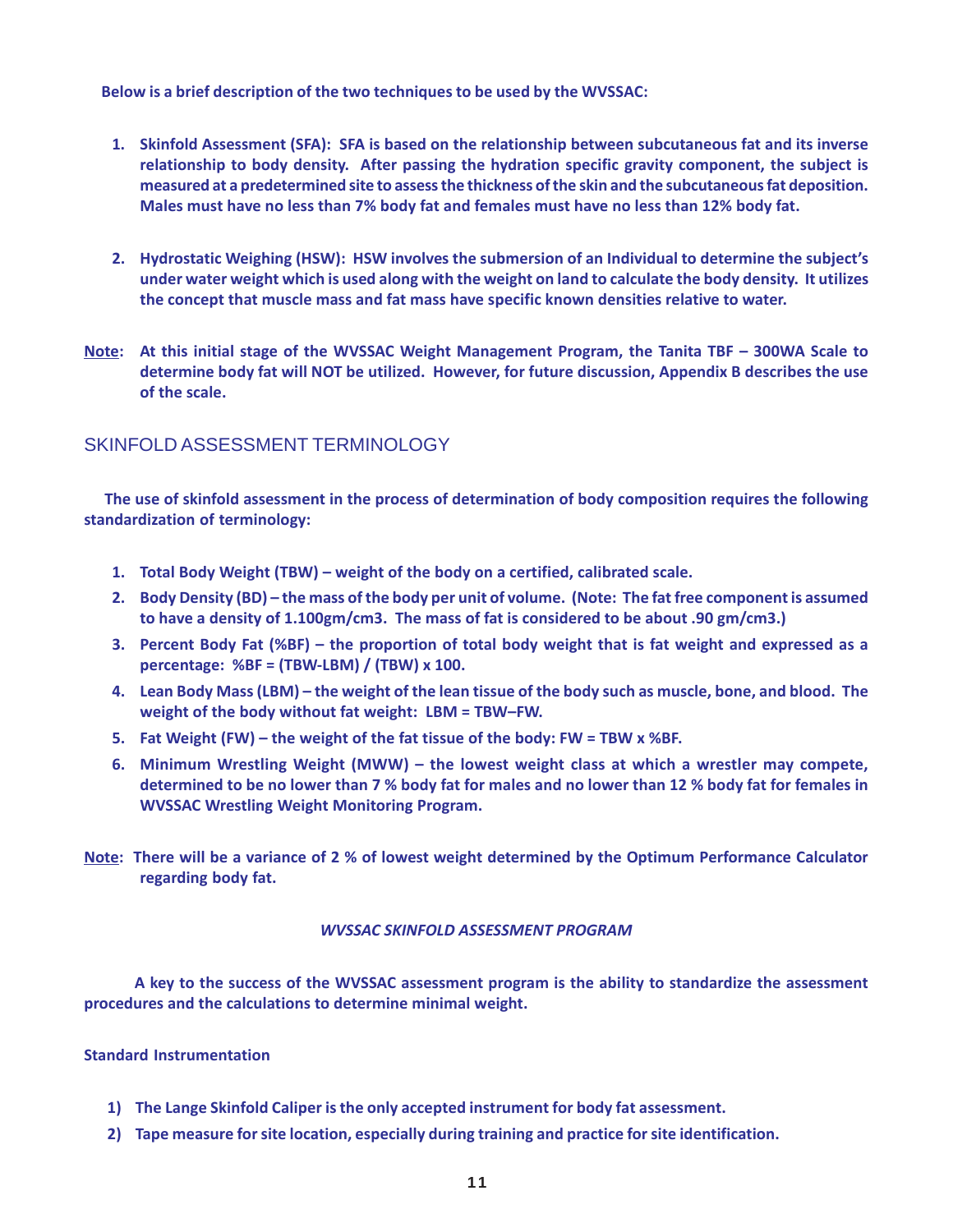- **3) Felt pen (preferably washable ink) for site identification.**
- **4) Certified/calibrated scale to determine total body weight (TBW) at same time as skinfold assessment.**

### **Site Selection and Identification**

 **The subject should be standing in an anatomical position with the skin for potential skinfold sites exposed. All measurements are obtained on the right side of the body. Triceps, Subscapular, Abdominals will be measured for males. Tricep and Subscapular for females. The definitions are as follows:**

**Triceps – Measured vertically in the midline of the posterior aspect of the upper arm, over the triceps muscle, midway between the lateral acromion process of the scapula and the inferior margin of the olecranon process of the ulna. Elbow is flexed to identify the landmarks but extended and relaxed to elevate skinfold.**

**Subscapular – Measured on a diagonal axis, left shoulder to right hip, one centimeter below the inferior angle of the scapula. The site is angled infero-laterally about 45-degrees in the natural cleavage line of the skin. It may be necessary to have the subject place their arm behind the back to make the anatomical features more prominent. The arm is returned to the relaxed anatomical position for the measurement procedure.**

**Abdominals – Measured vertically, the site is located 3 centimeters lateral to the midpoint of the umbilicus and 1 cm inferior to the umbilicus. The subject must stand erect with weight on both feet, relax the abdominal wall musculature and breathe normally during the assessment procedure.**

### **Reference:** *"Anthropometric Standardization Reference Manual"* **(HK)**

#### **Standardized Assessment Procedure**

 **In an attempt to insure valid and reliable assessment of skinfold widths following general measurement techniques should be employed. These techniques are general in that they are applied to all skinfold site assessments. The subject's skin should be dry. Measurements should not be taken immediately after a workout or when the subject is overheated. This may be an ever present problem because some of the wrestlers may be attempting to take part in rapid weight reduction through exercise just prior to the assessment. This should not be allowed! In addition, the process requires that each wrestler to pass a urine test for hydration prior to the skinfold assessment.**

 **There is no substitute for practice and experience as an assessor. Quality in-service participation is a must. In doing so, one must:**

- **1) Palpate the sites to familiarize both assessor and subject with the area to be measured.**
- **2) Elevate the double fold of skin and the subcutaneous fat with the thumb and index finger of the left hand 1 cm above or adjacent to the measurement site.**
- **3) Become familiar with the width of the thumb and index finger as well as the perpendicular approach to site assessment prior to the elevation of each specific skinfold site.**
- **4) The fold should be lifted in such a manner as to have two parallel sides.**
- **5) The long axis should be parallel to the natural cleavage lines of the skin.**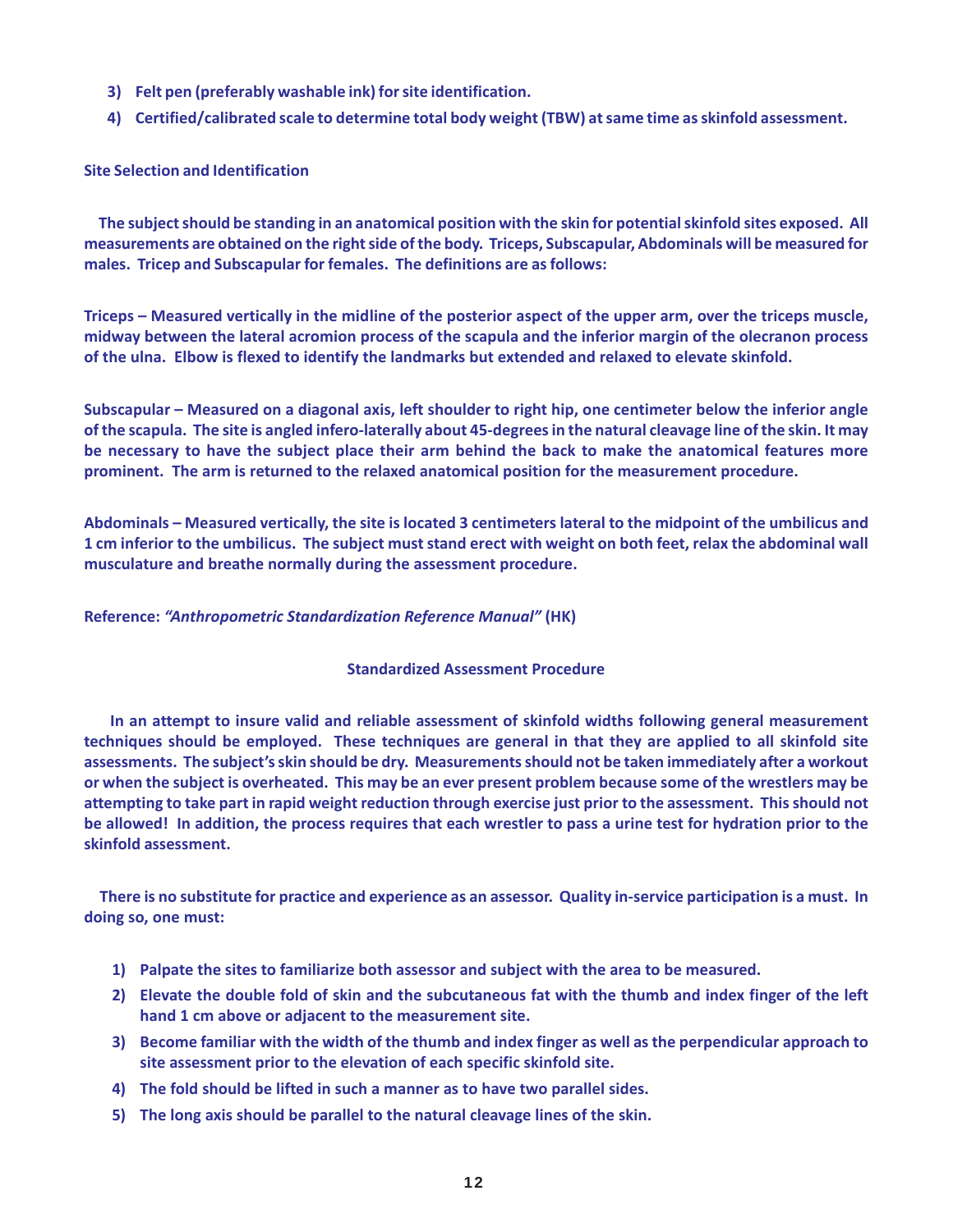- **6) Measure with caliper in right hand with scale in a position to avoid parallax error.**
- **7) Measure midway between the body surface and the bulbous crest of the skinfold.**
- **8) Caliper jaws are placed to measure the thickness of the skinfold perpendicular to its long axis.**
- **9) Caliper pad measurement surface should be in contact with the skinfold for 2 to 4 seconds.**
- **10) Record to the nearest .5 mm and obtain (through rotation of sites) three measures with no more than a .5 mm difference.**
- **11) Record three measures for each site for males (3 sites) and females (2 sites).**

# WVSSAC ASSESSMENT PROCEDURES

## **Time Period for Measurement**

 **The weight assessment must take place from the Monday of week 20 to the Monday of week 31. All wrestlers must be assessed prior to competing interscholastically.**

**Note: Any violation of the assessment procedure or weight management program during the season MUST be reported to the WVSSAC office.**

**The School's Responsibility**

 **It is the school's responsibility to contact an approved assessor(s). It is recommended that the school contact one assessor if 20 or less wrestlers are involved or two assessors if there are more than twenty wrestlers on the team. The school must have the following available at the time of the skinfold assessment:**

- **1) An annually certified scale.**
- **2) Skinfold data forms (or inform the assessor to bring them Appendix C).**
- **3) Two school officials (teacher. A.D., administrator) who will:**
	- **a. Assist with obtaining height and weight of each wrestler.**
	- **b. Assist with recording of data.**
- **4) Urine Specimen Cups.**
- **5) The charge for is mileage (.31 per mile) and five dollars for each wrestler assessed. (Note: An assessor can not charge the high school where he works.)**

#### **Hydration Requirement**

 **Specific gravity assessment of the urine will determine whether a candidate may participate in the skinfold measurement process. If the wrestler has a specific gravity level greater than 1.025g/ml, he/she may NOT be assessed for body fat composition. It is up to the assessor to determine the procedure for collecting urine samples and administering the urine specific-gravity test, utilizing current dated reagent strips. This will eliminate any falsification of results.**

 **In practice, the wrestler must partially fill the cup with urine. (He/she must be allowed privacy during this procedure.) A reagent strip will be immersed in the urine, pulled out, and read horizontally to determine the specific gravity of the specimen. As previously noted, if the wrestler passes the specific gravity test, he/she may**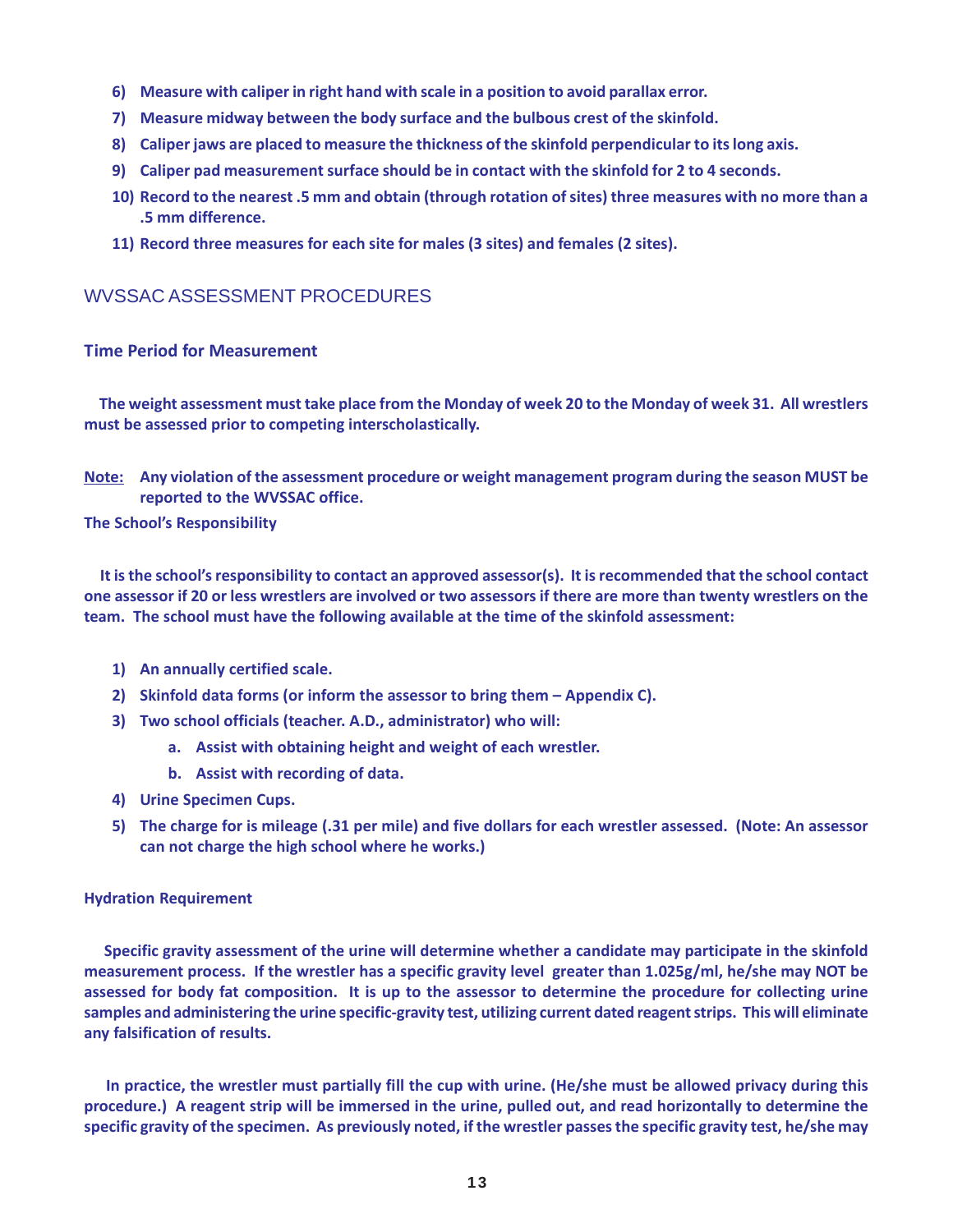**then be evaluated for body fat composition. If the wrestler fails the specific gravity test, he/she must wait 24 hours to be retested for specific gravity and can only be assessed for body fat composition upon passing the urine specific gravity test.**

 **The proper sequence of the assessment procedure is (1) the urine test, (2) weight the wrestler, (3) the Skinfold test. Keep in mind, if the wrestler fails the urine test, he/she must wait 24 hours to be retested. The wrestler can only be weighed and assessed for body fat composition upon passing the urine test.**

#### **Skinfold Assessment**

 **Those meeting the specific hydration requirement will proceed to the area where they will be weighed and the skinfold assessment for body fat composition will be administered. The assessor should have total control of this area so that accurate readings are determined and properly recorded. Again, the wrestler must be allowed confidentially regarding his recorded information.**

 **The following are points of emphasis:**

- **1) Measure each site (right side) and record in the boxes of the data form for each wrestler (Appendix C).**
	- **a. Rotate through each site and record values.**
	- **b. Record three measurements to the nearest .5 mm for each site (3 for males and 2 for females).**
	- **c. Only the Assessor shall fill in the data sheet for errors and omissions after all subjects have been evaluated.**
	- **d. Incomplete data will result in return of all data forms for the team.**
- **2) Check form to be certain it is complete and accurate.**
- **3) Take forms with you and submit data into the Optimum Performance calculator.**
- **4) Calculations on NWCA website will determine each wrestler's Optimum Performance weight.**

#### **Appeal Process**

 **An athlete has 14 days after the Alpha Master Recording Date to appeal his/her skinfold measurements or calculations one time only. At that point, it MUST be approved by the WVSSAC.**

 **If the appeal is accepted by the WVSSAC, the appellant must have a "hydrostatic weigh-in" at West Virginia University or Marshall University at his/her expense. The hydrostatic weigh-in determines the ultimate assessment standard for body fat percentage. Results obtained by this assessment are final. The athlete, family, school, or coach may NOT appeal further. The athlete or school is responsible for all costs associated with the appeal process.**

 **A wrestler may compete during the appeal process, but no weight class lower than his initial assessment minimum weight class.**